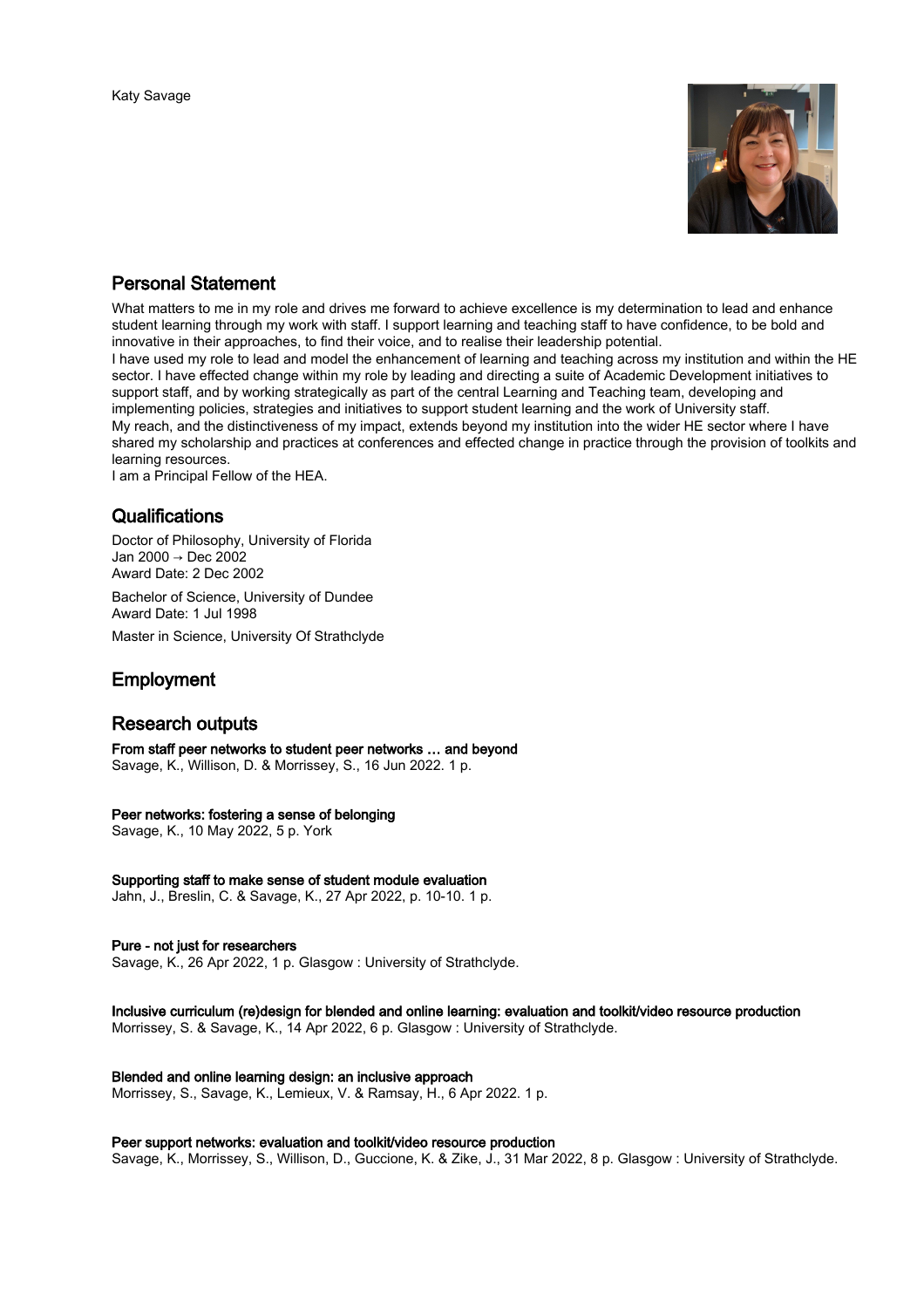## Strathclyde leadership in learning and teaching network: a reflective case study

Savage, K., Morrissey, S. & Willison, D., 28 Feb 2022, 4 p. Glasgow

#### Keeping well, teaching well: supporting wellbeing of learning and teaching staff

Savage, K. & Morrissey, S., 7 Jul 2022. 1 p.

# Micro-CPD: responding to the development needs of the HE workforce in a time of disruption

Morrissey, S. & Savage, K., 7 Jul 2022. 1 p.

### Making the most of the holiday period for rest and recovery

Savage, K., 31 Dec 2021, 1 p. Glasgow : University of Strathclyde.

### Celebrating innovation and resilience at Strathclyde

Savage, K., Morrissey, S. & Hasty, W., 30 Nov 2021, 46 p. Glasgow : University of Strathclyde.

#### Keeping well, teaching well: supporting staff wellbeing

Savage, K. & Morrissey, S., 14 Oct 2021, In: Journal of Learning Development in Higher Education. 22, 6 p.

#### Reconceptualising learning and teaching staff development at Strathclyde: supplementing formal provision with informal spaces

Morrissey, S. & Savage, K., 13 Oct 2021, In: Journal of Learning Development in Higher Education. 22, 6 p.

### Mindfulness in learning and teaching

Savage, K., 5 Oct 2021, 1 p. Glasgow : University of Strathclyde.

## Seven steps to making sense of class evaluation data

Savage, K., 21 Sep 2021, 1 p. Glasgow : University of Strathclyde.

### Assessment for learning: an introduction

Savage, K., 20 Sep 2021, 1 p. Glasgow : University of Strathclyde.

### Using Microsoft Sway in learning and teaching

Savage, K., 20 Sep 2021, 1 p. Glasgow : University of Strathclyde.

#### Course (re)design 4: designing learning activities

Savage, K., 8 Sep 2021, Glasgow : University of Strathclyde.

### Preparing to start a new semester when uncertainty remains

Savage, K., 6 Sep 2021, 1 p. Glasgow : University of Strathclyde.

## Course Design 3: Designing Effective Assessment for Learning

Savage, K., 2 Aug 2021, Glasgow : University of Strathclyde.

#### Course Design 2: Writing Effective Learning Objectives

Savage, K., 19 Jul 2021, 1 p. Glasgow : University of Strathclyde.

## Course Design 1: Approach to Course Design

Savage, K., 11 Jul 2021, 1 p. Glasgow : University of Strathclyde.

# Inclusive curricula (re)design for blended/online learning: a toolkit

Morrissey, S. & Savage, K., 8 Jul 2021. 1 p.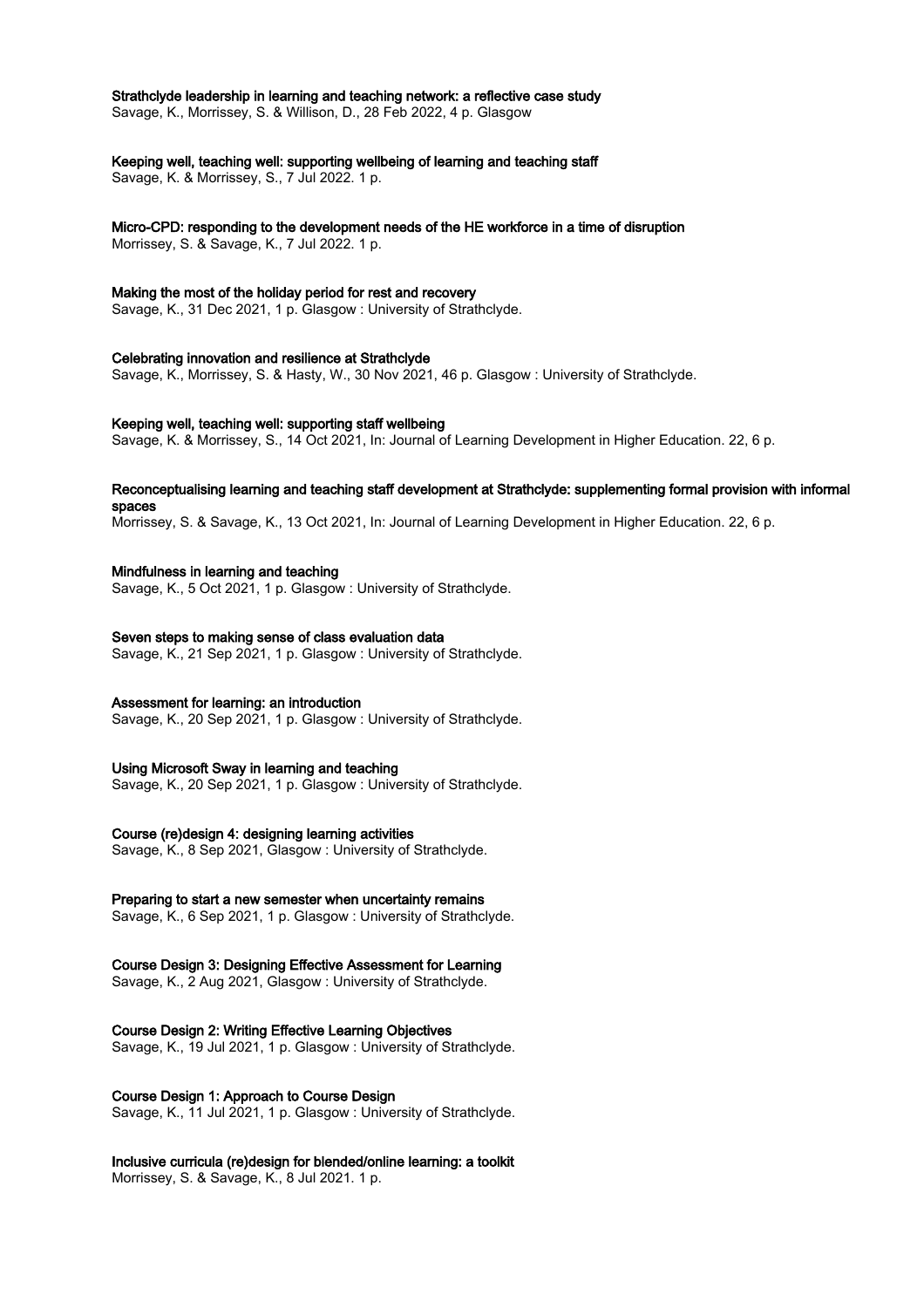# Creating a blended learning staff development module: modelling creative curriculum design in response to key drivers

Savage, K. & Morrissey, S., 7 Jul 2021. 1 p.

#### Data Literacy Among Programme Leaders at Strathclyde

Walker, V. M., Savage, K. & Gould, H., 30 Jun 2021, Glasgow: University of Strathclyde. 35 p.

#### Peer Support Networks: Fostering a Sense of Belonging

Savage, K., Morrissey, S., Willison, D., Guccione, K. & Zike, J., 30 Jun 2021, 8 p. Glasgow : University of Strathclyde.

#### Communicating with students in Zoom

Savage, K., 31 May 2021, 1 p. Glasgow : University of Strathclyde.

#### Think - Pair - Share

Savage, K., 15 Apr 2021, 1 p. Glasgow : University of Strathclyde.

#### Boundaries for effectiveness and wellbeing

Savage, K., 5 Mar 2021, 1 p. Glasgow : University of Strathclyde.

#### An inclusive approach to blended and online module design (toolkit)

Morrissey, S. & Savage, K., 31 Jan 2021, 6 p. Glasgow : University of Strathclyde.

### Learner agreements: pedagogy and practice for blended/online learning

Morrissey, S., Savage, K. & Compton-Daw, E., 31 Jul 2020. 1 p.

#### Supporting a cohort of technical staff toward achieving AFHEA

Savage, K., Compton-Daw, E. & Thomson, P., 7 Jul 2020. 1 p.

#### Lessons from moving a core staff-development module online

Morrissey, S. & Savage, K., 12 Dec 2019. 1 p.

#### Supporting the engagement and experience of international students in group-work activities

Savage, K. & Faulkner, S., 31 Dec 2018, Pilot Project into the International Student Experience in the UK 2017-18. London, p. 71-78 9 p.

#### Peer Support Networks at Strathclyde

Morrissey, S. & Savage, K., 31 Oct 2018, 1 p. Edinburgh

# Lego serious play: a global solution to challenges facing internationalisation of the HE classroom

Savage, K. & Faulkner, S., 23 Jul 2018. 1 p.

# Supporting the engagement and experience of international student in group-work activities

Faulkner, S. & Savage, K., 27 Jun 2018. 1 p.

#### Promoting undergraduate student engagement through self-generated exam activity

Muñoz-Escalona, P., Savage, K., Conway, F. & McLaren, A., 6 Apr 2018, In: International Journal of Mechanical Engineering Education. 22 p.

### Postgraduate Research Student Transitions beyond Strathclyde

Coutts, L., Walker, V. M., Savage, K., Reid, C. & Compton-Daw, E., 24 Nov 2017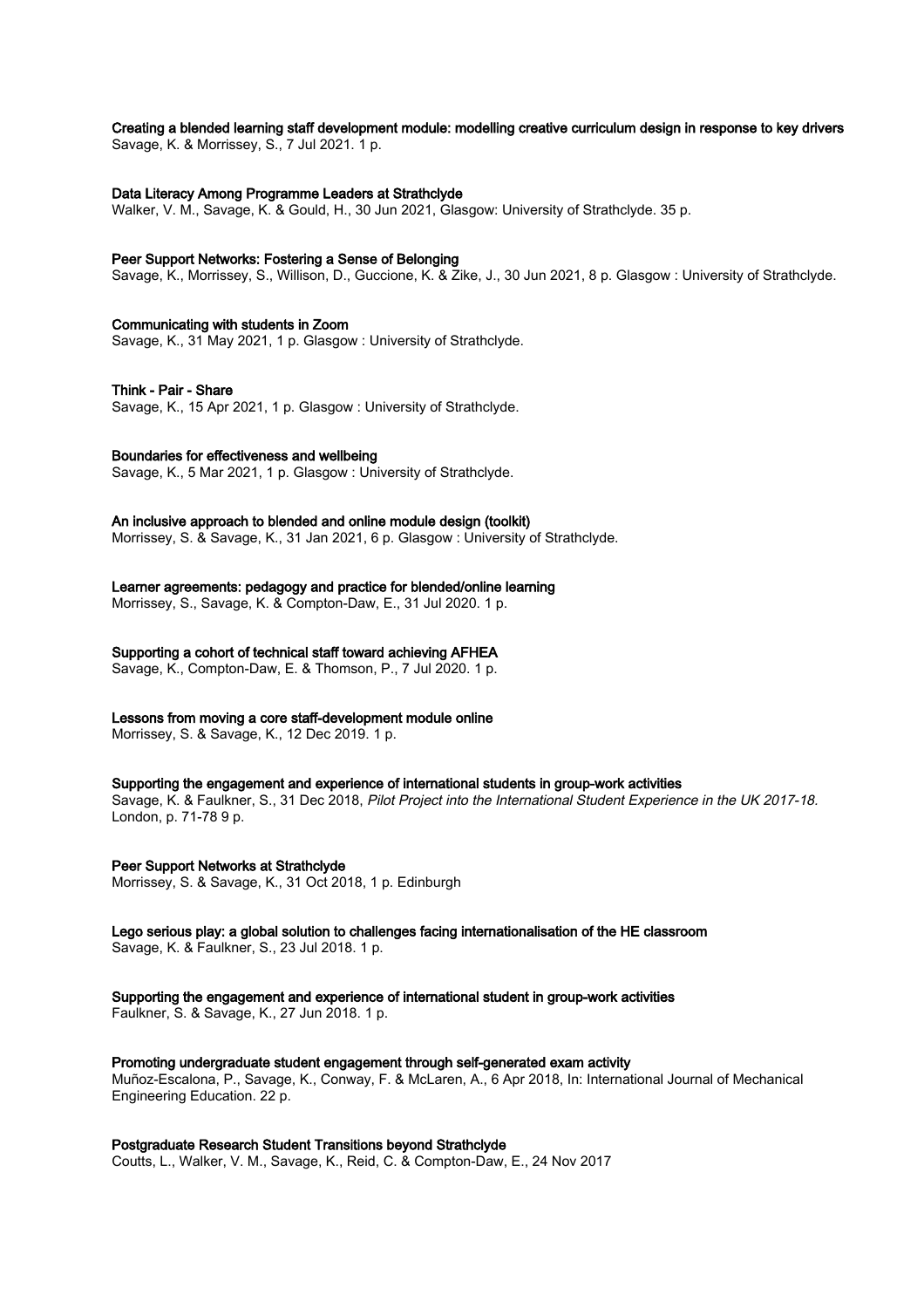#### What about me? supporting staff, supporting students

Savage, K., Conway, F., Leonard, G. & Ivanova, I., 1 Jun 2017. 17 p.

### What about me? Supporting staff, supporting students

Savage, K. & Conway, F., 2017

#### Development of gas chromatography-mass spectrometry (GC-MS) and other rapid screening methods for the analysis of 16 'legal high' cathinone derivatives

Nic Daeid, N., Savage, K. A., Ramsay, D., Holland, C. & Sutcliffe, O. B., 31 Jan 2014, In: Science and Justice. 54, 1, p. 22-31 10 p.

#### Hyperspectral imaging of gel pen inks: an emerging tool in document analysis

Reed, G., Savage, K., Edwards, D. & Nic Daeid, N., 31 Jan 2014, In: Science and Justice. 54, 1, p. 71 - 80 10 p.

#### Classification of drugs of abuse

Nic Daeid, N. & Savage, K., 22 Feb 2013, Encyclopaedia of Forensic Science. Siegel, J. A., Saukko, P. J. & Houck, M. M. (eds.). 2nd ed. Amsterdam

#### Quality Assurance Agency Subject Benchmark Statement: Forensic Science

Quality Assurance Agency for Higher Education & Willison, D., 31 Dec 2012, Gloucester. 22 p.

#### Controlling the variable of pressure in the production of test footwear impressions

Farrugia, K., Riches, P., Bandey, H., Savage, K. & Nic Daeid, N., Sep 2012, In: Science and Justice. 52, 3, p. 168–176 9 p.

# Synthesis, full chemical characterisation and development of validated methods for the quantification of (±)-4′-

methylmethcathinone (mephedrone): a new "legal high" Santali, E. Y., Cadogan, A-K., Daeid, N. N., Savage, K. A. & Sutcliffe, O. B., 10 Sep 2011, In: Journal of Pharmaceutical and Biomedical Analysis. 56, 2, p. 246-255 10 p.

#### Chemical enhancement of footwear impressions in blood on fabric - Part 2: Peroxidase reagents

Farrugia, K. J., Savage, K. A., Bandey, H., Ciuksza, T. & Daeid, N. N., Sep 2011, In: Science and Justice. 51, 3, p. 110- 121 12 p.

#### Chemical enhancement of footwear impressions in blood on fabric – Part 1: protein stains

Farrugia, K. J., Savage, K. A., Bandey, H. & Daeid, N. N., Sep 2011, In: Science and Justice. 51, 3, p. 99-109 11 p.

#### Chemical enhancement of footwear impressions in blood deposited on fabric - Evaluating the use of alginate casting materials followed by chemical enhancement

Farrugia, K. J., NicDaeid, N., Savage, K., Bandey, H. & Home Office Scientific Development Branch, Fingerprint and Footwear Forensic Group, Dec 2010, In: Science and Justice. 50, 4, p. 200-204 5 p.

## Application of unsupervised chemometric analysis and self-organising feature map (SOFM) for the classification of lighter fuels

Mat Desa, W. N. S., Nic Daéid, N., Ismail, D. & Savage, K., 1 Aug 2010, In: Analytical Chemistry. 82, 15, p. 6395-6400 6 p.

#### Recent advances in the application of stable isotope ratio analysis in forensic chemistry

Nic Daeid, N., Buchanan, H. A. S., Savage, K. A., Fraser, J. G. & Cresswell, S. L., 8 Jan 2010, In: Australian Journal of Chemistry. 63, 1, p. 3-7 4 p.

#### The enhancement and recovery of footwear marks contaminated in soil: a feasibility study

Croft, S., NicDaeid, N., Savage, K., Vallance, R., Ramage, R. & Scottish Police Services Authority Forensic Services, Glasgow, UK, 2010, In: Journal of Forensic Identification. 60, 6, p. 718-737 16 p.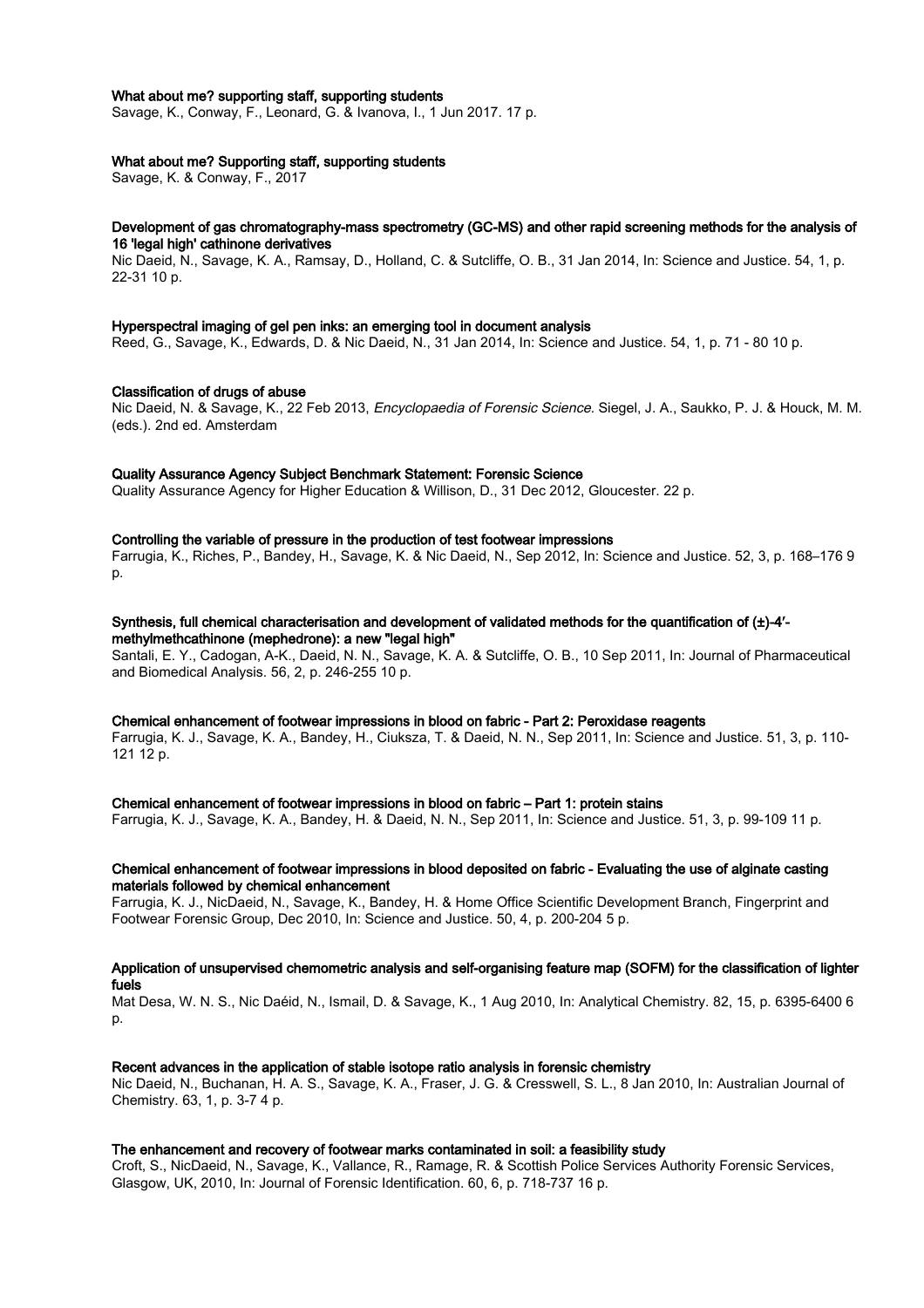#### The effect of adrenergic suppression induced by guanabenz administration on exercising thoroughbred horses

Colahan, P. T., Savage, K. A., Tebbett, I. R., Rice, B. L., Jackson, C. A. & Freshwater, L., Aug 2006, In: Equine veterinary journal. 38, S36, p. 262-266 5 p.

#### Forensic Science: An Encyclopedia of History, Methods, and Techniques

Tilstone, W. J., Savage, K. A. & Clark, L., 24 Mar 2006, Santa Barbara, Calif. 307 p.

#### Pharmacology of legal and illicit drugs

Savage, K. & Wielbo, D., 15 Jun 2005, Encyclopedia for Forensic And Legal Medicine. Payne-James, J. & Byard, R. W. (eds.). 1 ed. Amsterdam

#### Effects of caffeine on exercise performance of physically fit thoroughbreds

Savage, K. A., Colahan, P. T., Tebbett, I. R., Rice, B. L., Freshwater, L. L. & Jackson, C. A., Apr 2005, In: American Journal of Veterinary Research. 66, 4, p. 569-573 5 p.

#### Insect repellent [correction of repellant] interactions: sunscreens enhance DEET (N,N-diethyl-m-toluamide) absorption

Ross, E. A., Savage, K. A., Utley, L. J. & Tebbett, I. R., 1 Aug 2004, In: Drug Metabolism and Disposition. 32, 8, p. 783- 785 3 p.

# Activities

#### 'From Staff Peer Networks to Student Peer Networks…..and Beyond'

Debra Willison (Speaker), Katy Savage (Speaker) & Sean Morrissey (Speaker) 6 Jun 2022

#### Southampton Solent University

Katy Savage (Visiting researcher) 2 Feb 2022

Invited member of SFC Committee for SFC review action on 'The changing roles of educators in the context of online learning' from the recent Tertiary education and research SFC review. Katy Savage (Advisor)  $2022 \rightarrow ...$ 

#### STAFFORDSHIRE UNIVERSITY (External organisation)

Katy Savage (Advisor)  $2022 \rightarrow ...$ 

Assessment and Feedback

Katy Savage (Speaker) 29 Oct 2021

#### External panel member for Institution-Led Review of Department of Learning and Teaching Enhancement, Edinburgh Napier University (Event)

Katy Savage (Advisor) 22 Feb 2021

Architects' Professional Examination Authority in Scotland (External organisation) Katy Savage (Advisor)  $2021 \rightarrow ...$ 

External Examiner: Dundee University, "PgCert Research Methods and Skills Development" Katy Savage (External Examiner)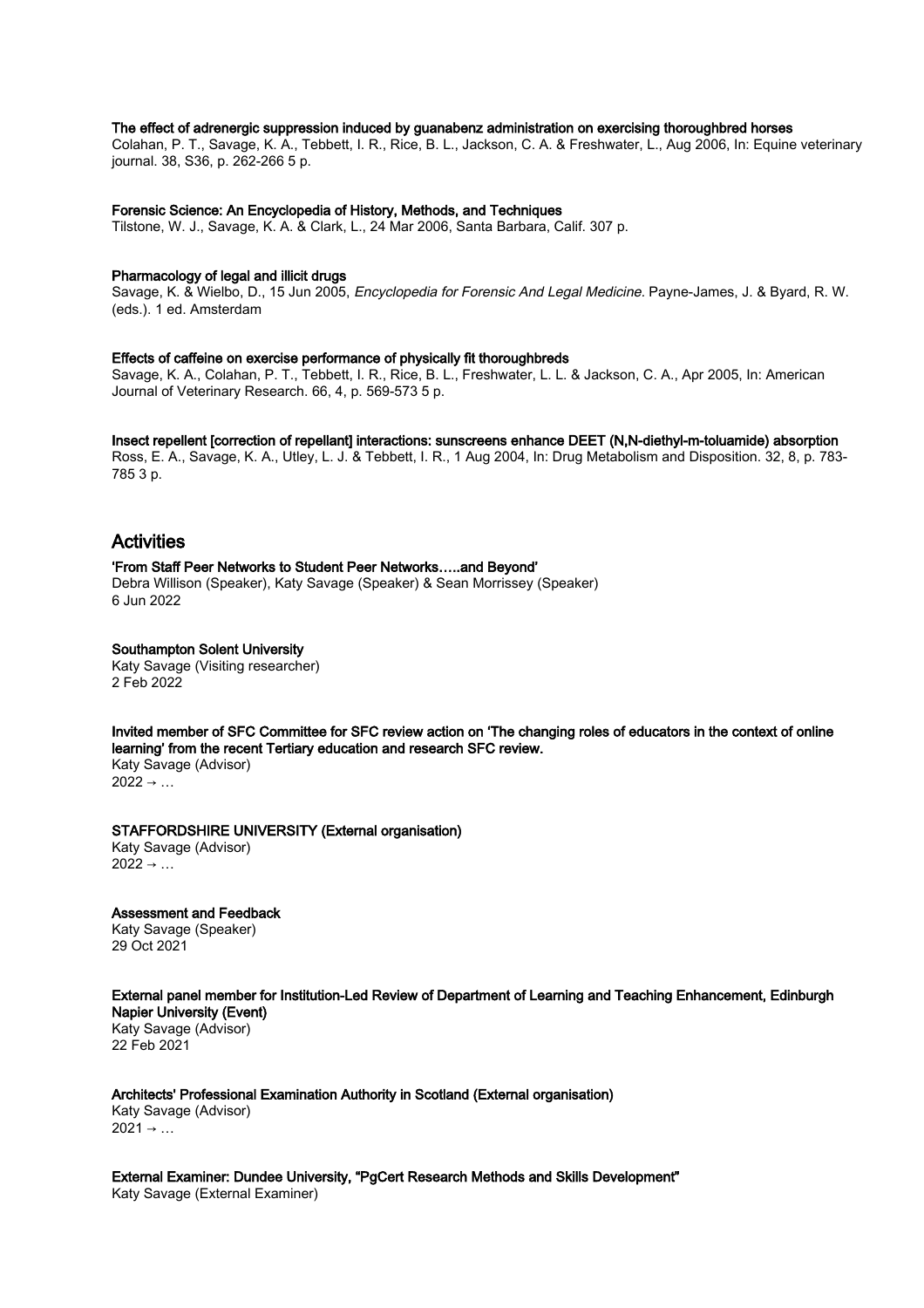2021 → 2024

## Invited presentation on 'Coaching, mentoring and sponsoring' by the Chartered Management Institute (CMI) at Scotland Excel

Katy Savage (Speaker) 7 Nov 2019

#### Supporting Technical Staff in the Strathclyde CPD Scheme

Katy Savage (Speaker) 24 Oct 2019

#### Education for Sustainable Development Committee and sub-working group

Katy Savage (Member)  $2019 \rightarrow ...$ 

### Strathclyde Module Evaluation Board Member

Katy Savage (Recipient)  $2019 \rightarrow ...$ 

### Work Based Learning Masterclass

Katy Savage (Speaker) 31 Jan 2018

## Strathclyde Assessment and Feedback Working Group Member

Katy Savage (Member) 26 Jan 2018 → …

# Advance HE Accreditor and Fellowship Assessor

Katy Savage (Consultant)  $2018 \rightarrow ...$ 

## ELIR 4 Working Group

Katy Savage (Recipient)  $2018 \rightarrow 2019$ 

Supporting the engagement and experience of international student in group-work activities: Progress so far Katy Savage (Speaker) & Suzanne Faulkner (Speaker) 30 Nov 2017

Supporting the engagement and experience of international student in group-work activities: Progress so far Katy Savage (Speaker) & Suzanne Faulkner (Speaker) 23 Nov 2017

External panel member: New course scrutiny event and approval

Katy Savage (Consultant) 11 Aug 2017

QAA Scotland (External organisation) Katy Savage (Advisor) Feb 2017  $\rightarrow$  ...

Scotland Excel Consultancy Services Katy Savage (Consultant)  $2017 \rightarrow ...$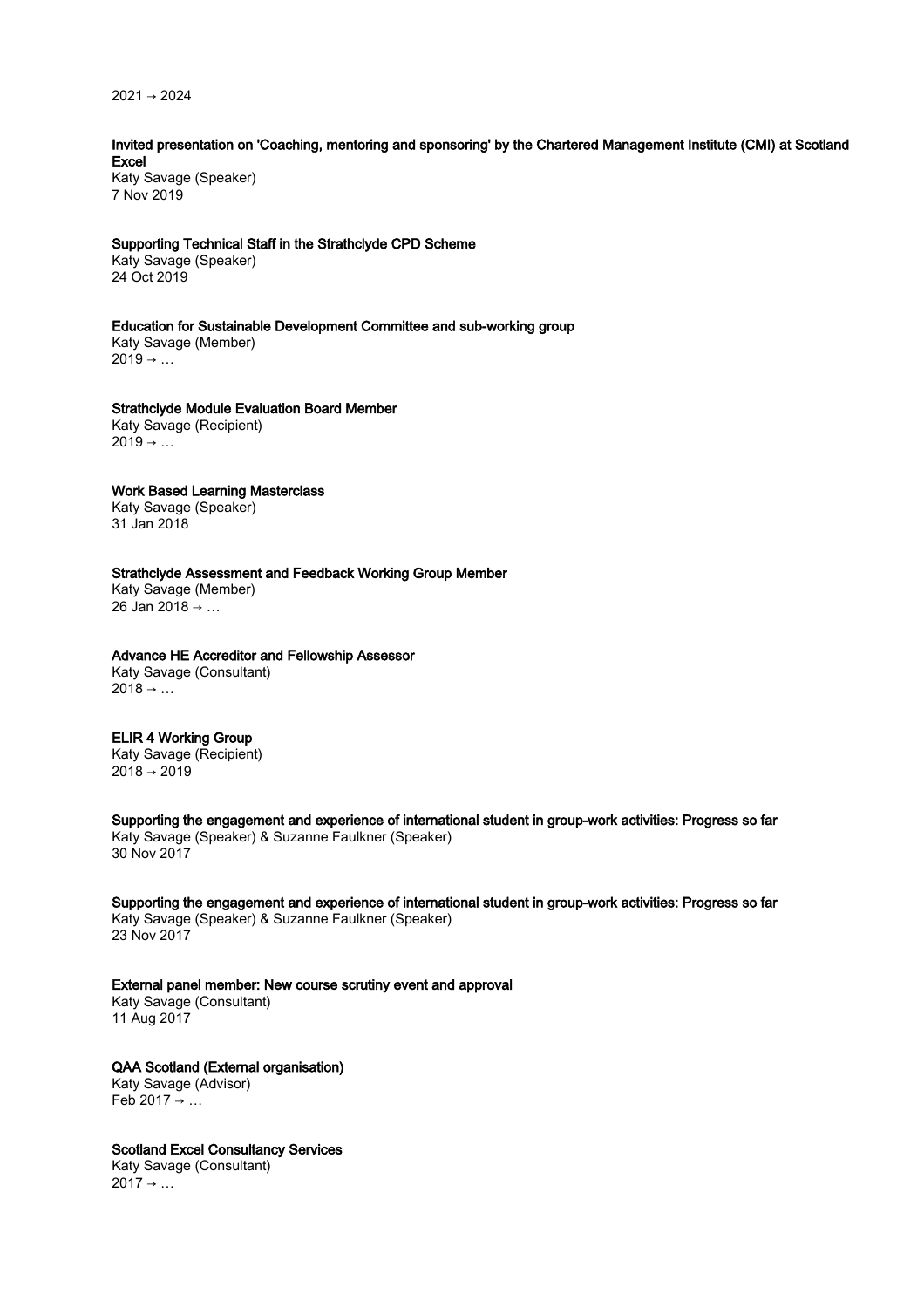Accreditation programme review and subsequent consultancy Katy Savage (Consultant)  $2016 \rightarrow 2018$ 

Invited accreditation reviewer and quality assurance advisor Katy Savage (Consultant)  $2016 \rightarrow 2017$ 

## NSS Improvement Group

Katy Savage (Recipient)  $2016 \rightarrow 2017$ 

Partnership working with students to create and influence staff development Katy Savage (Speaker) 2016

#### Quality Assurance Agency for Higher Education (External organisation) Katy Savage (Advisor) 2016

Scottish Higher Education Developers (SHED) (External organisation)

Katy Savage (Member)  $2016 \rightarrow 2018$ 

#### TESTA Steering Group Member Katy Savage (Member)

 $2016 \rightarrow 2019$ 

# MOOCs and Murder on the Loch at Strathclyde

Katy Savage (Speaker) 2014

# Quality Assurance Agency for Higher Education (External organisation)

Katy Savage (Advisor) & Debra Willison (Advisor) 2012

ENFSI Competence Assurance Project (ENFSI-CAP) (External organisation) Katy Savage (Member)

 $2010 \rightarrow 2014$ 

# ENFSI (External organisation) Katy Savage (Member)

Jan 2008 → Dec 2013

# EAFS (External organisation)

Katy Savage (Member)  $2008 \rightarrow 2009$ 

# EAFS (External organisation)

Katy Savage (Member)  $2008 \rightarrow 2009$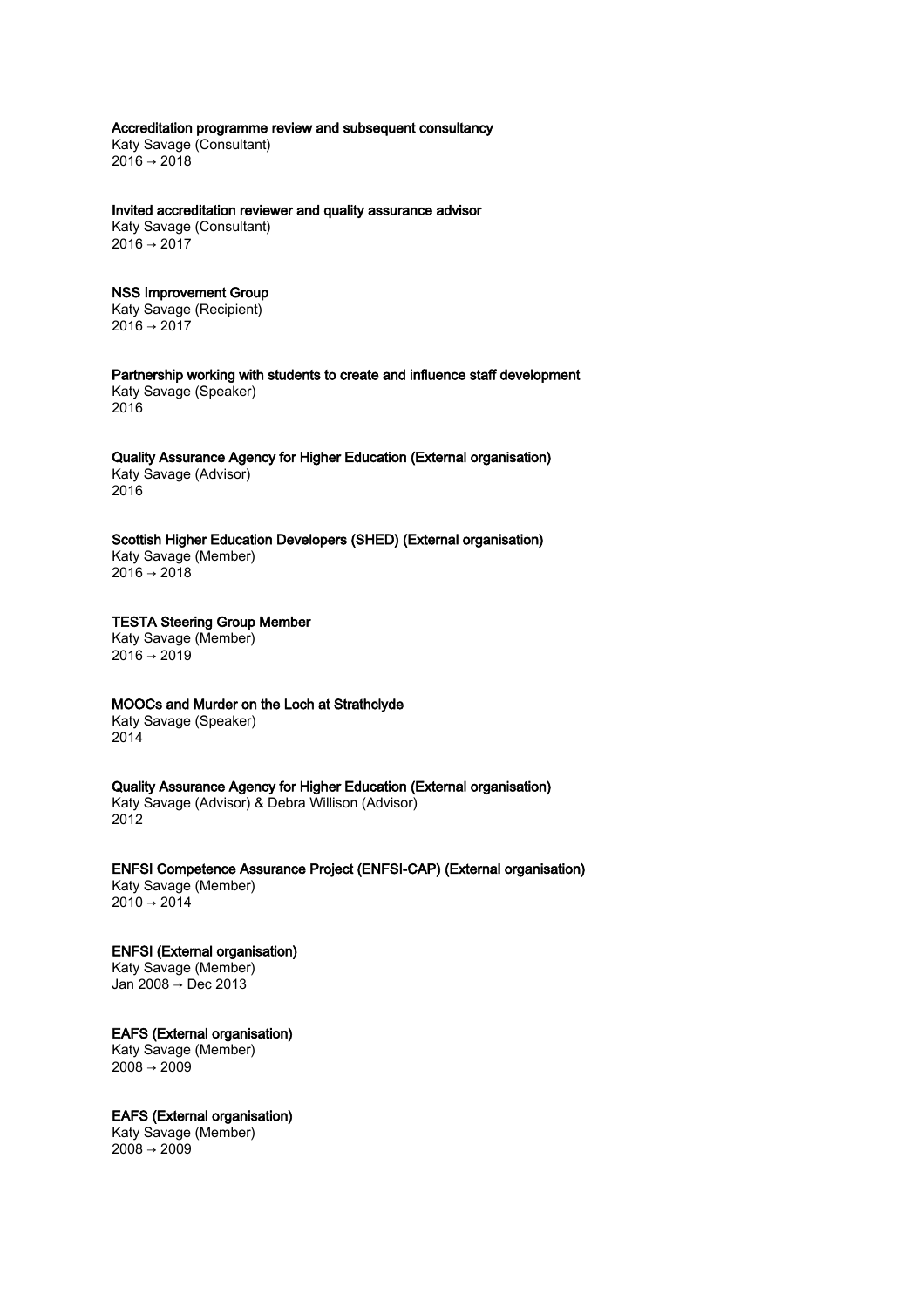# Prizes

Highly commended in Paul Webley award 2018

Savage, Katy (Recipient) & Faulkner, Suzanne (Recipient), 2018

### New York Public Library "Best of Reference 2007"

Savage, Katy (Recipient), 2008

#### PW Allen Award

Savage, Katy (Recipient), 2015

#### Principal Fellowship of the Higher Education Academy

Savage, Katy (Recipient), 19 Oct 2021

### Senior Fellowship of the Higher Education Academy

Savage, Katy (Recipient), 10 Feb 2016

#### Strathclyde Values Medal

Savage, Katy (Recipient) & Roxburgh, David (Recipient), 2019

# iTec Learning Technology award in Teaching and Learning in Higher Education

Savage, Katy (Recipient), 2014

# Awards

# Suupporting the engagement and experience of international students in group-work activities

Savage, K. & Faulkner, S. UK Council for International Student Affairs UKCISA: £2,000.00  $1/10/17 \rightarrow 30/09/18$ 

# Projects

A rational decision making model for the investigative use of forensic science Fraser, J., Savage, K., Wisniewski, M. & Weston, N.  $1/03/12 \rightarrow 28/02/13$ 

APEAS Consultancy in Assessment and Feedback and Board Member Savage, K.  $1/10/21 \rightarrow ...$ 

Annual Learning and Teaching Conference Savage, K.  $16/06/15 \rightarrow ...$ 

Beijing Institute of Technology Zunhai (BITZ) Collaborative Partnership Savage, K. & Roxburgh, D. 30/07/18 → 24/08/18

Beijing Institute of Technology Zunhai (BITZ) Collaborative Partnership Savage, K. & Roxburgh, D. 22/07/19 → 2/08/19

Creating and Leading a Cross-Institutional Learning and Teaching CPD programme (STEP) Savage, K.  $15/09/14 \rightarrow ...$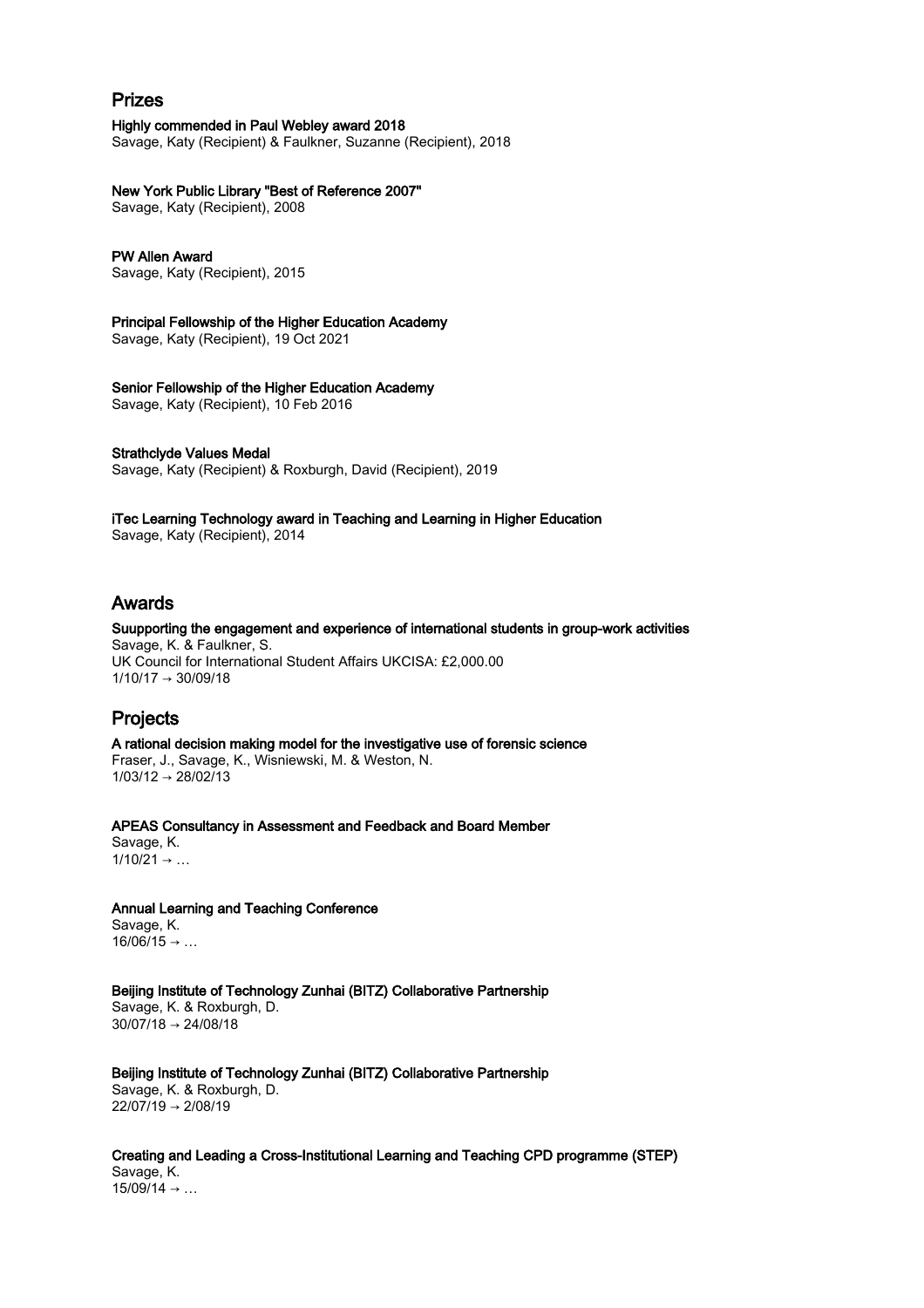Development and delivery of bespoke materials (Course Design) for Al Jouf University, Saudi Arabia Savage, K. & Conway, F. 29/01/16 → 29/04/16

Development and delivery of bespoke materials (Teaching and Assessment) for Al Jouf University, Saudi Arabia Savage, K. 1/01/17 → 28/02/17

Establishing and Championing an accredited and Inclusive HEA Fellowship Programme

Savage, K.  $15/09/15 \rightarrow ...$ 

 $26/05/15 \rightarrow 30/10/15$ 

Forensic Science Marketing Tour in Canada Savage, K. & Haddrill, P.  $1/07/14 \rightarrow 31/12/15$ 

Graduate attributes of postgraduate research students transitioning beyond academia" Compton-Daw, E., Reid, C. & Savage, K.  $3/04/17 \rightarrow 30/10/17$ 

HEA Transitions - Academic Development Team Savage, K., Boon, S., Compton-Daw, E. & Conway, F. Higher Education Academy HEA

Implementation of 'PhD Plus' programme Savage, K.  $7/01/19 \rightarrow ...$ 

Implementation of an Institutional inclusive approach to blended/online course design Savage, K. & Morrissey, S.  $4/11/19 \rightarrow ...$ 

## Lego Serious Play Savage, K., Faulkner, S. & Faulkner, S. 2/10/17 → 1/04/19

Micro-CPD as an innovative response to development needs in a time of disruption Savage, K. & Morrissey, S.  $5/04/21 \rightarrow ...$ 

Peer Network Strategy as a defining approach to Strathclyde Academic Development Savage, K.  $4/04/16 \rightarrow ...$ 

Programme Leaders at Strathclyde – role definition and support needs Timmins, C. & Savage, K.  $1/03/21 \rightarrow 31/01/23$ 

QAA Enhancement Theme (Evidence for Enhancement) Project Savage, K.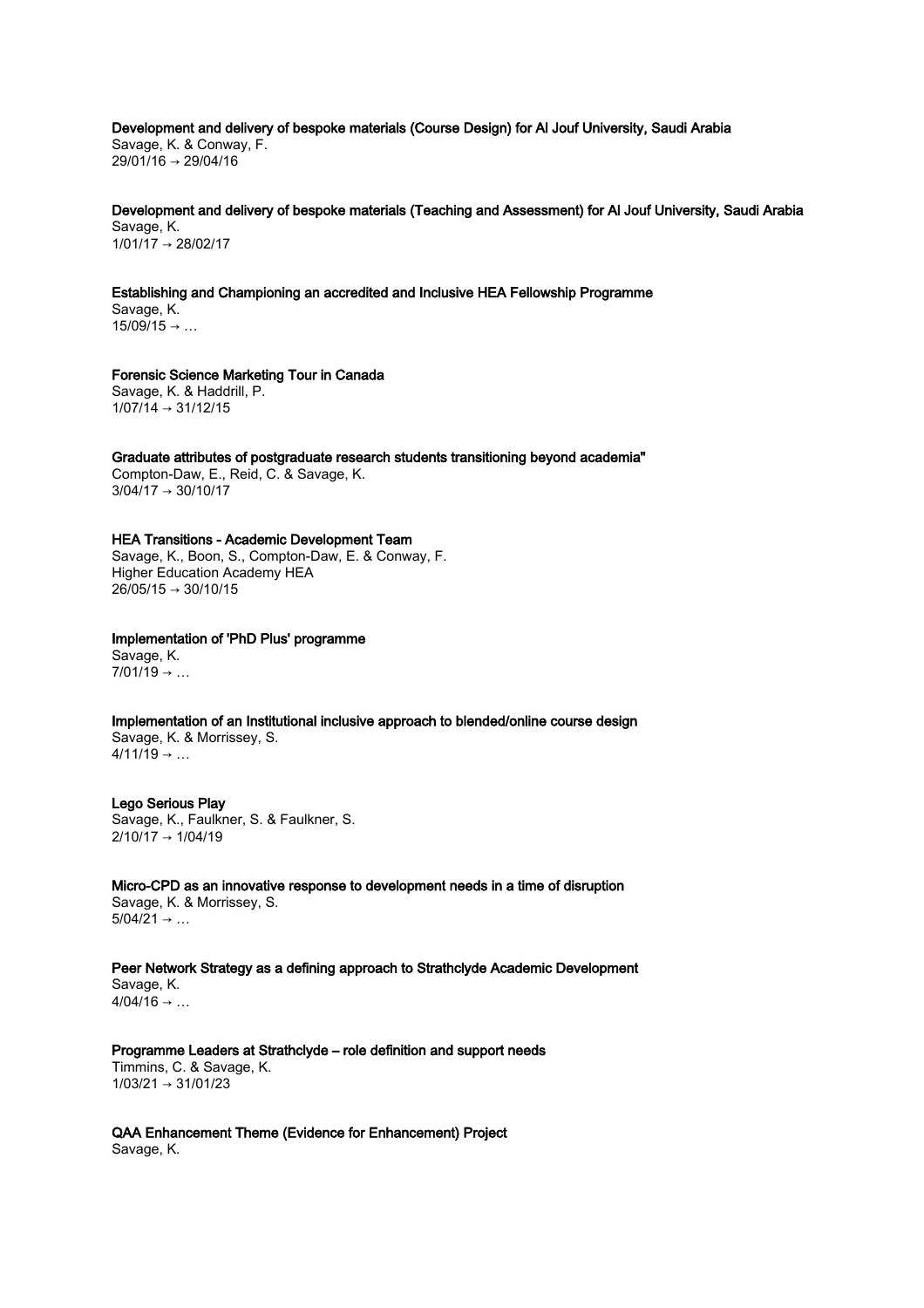#### QAA Enhancement Theme (Resilient Learning Communities) Year 1 Project

Savage, K. & Morrissey, S.  $30/04/21 \rightarrow 29/11/21$ 

QAA Enhancement Theme (Resilient Learning Communities) Year 2 Project

Savage, K. & Morrissey, S.  $4/04/22 \rightarrow 3/04/23$ 

QAA Enhancement Theme (Student Transitions) Project Savage, K. & Conway, F. 3/04/17 → 2/10/18

# Roberts Funding / Skills Training

Savage, K. & Nic Daeid, N.  $1/09/09 \rightarrow 1/09/10$ 

# Roberts Funding / Skills Training

Savage, K. & Nic Daeid, N.  $1/09/09 \rightarrow 1/09/10$ 

## SBS Global Practitioner Development

Savage, K. & Morrissey, S.  $5/04/22 \rightarrow 5/04/23$ 

## SPARK Programme Consolidation

Savage, K.  $1/08/18 \rightarrow 7/09/21$ 

# Strathclyde Leadership in Learning and Teaching Network

Savage, K. & Willison, D.

### Supporting the wellbeing of learning and teaching staff

Savage, K. & Morrissey, S.  $9/03/20 \rightarrow ...$ 

### Suupporting the engagement and experience of international students in group-work activities

Savage, K. & Faulkner, S. UK Council for International Student Affairs UKCISA  $1/10/17 \rightarrow 30/09/18$ 

The development of a knowledge examination for competence assessment

Savage, K.  $1/01/10 \rightarrow 14/09/14$ 

# Transformation of Assessment and Feedback Policy and Practice

Savage, K.  $26/01/18 \rightarrow ...$ 

## What about me? Supporting staff, supporting students

Savage, K., Conway, F., Compton-Daw, E. & Boon, S.  $1/03/15 \rightarrow 31/08/16$ 

Impacts